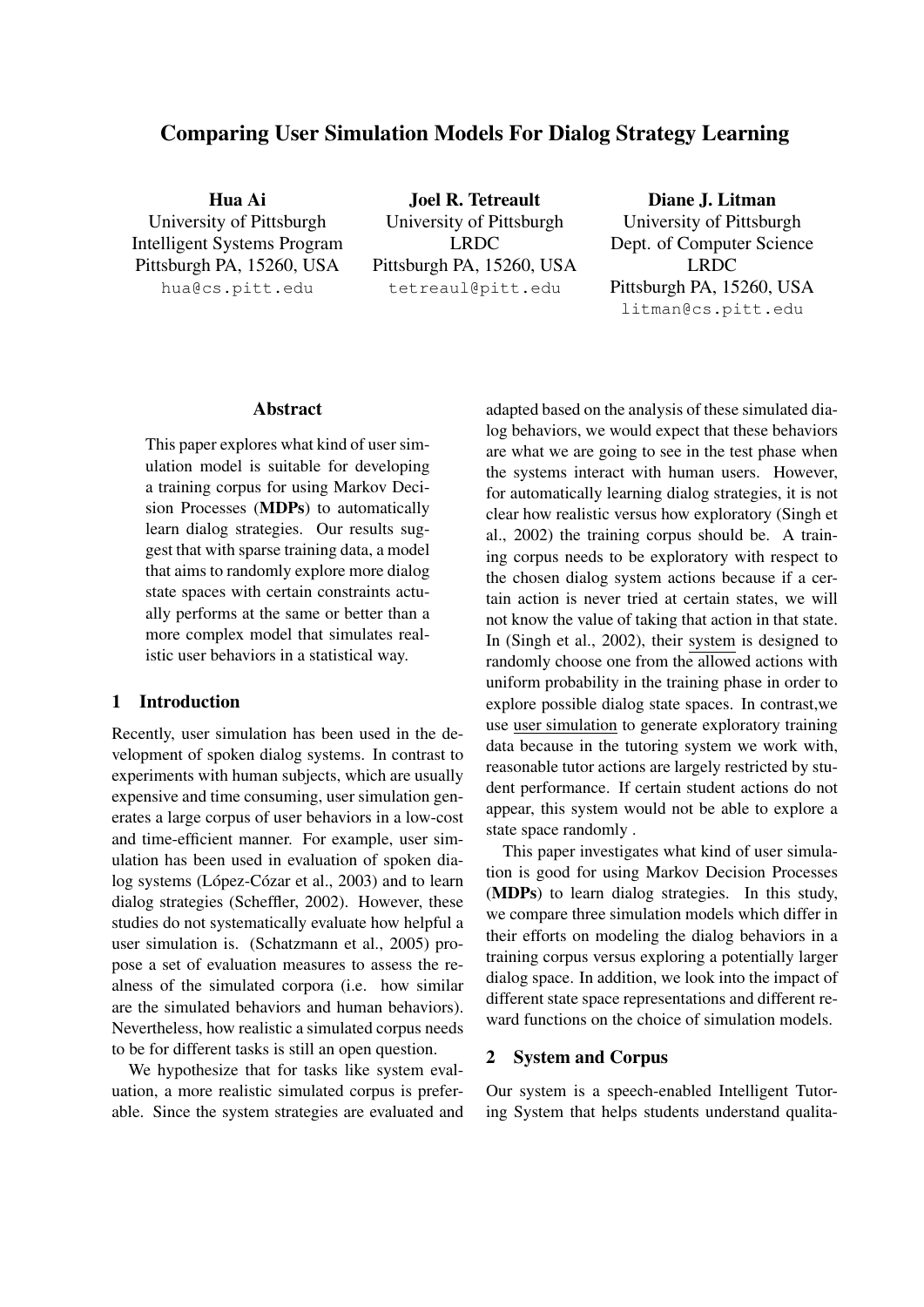tive physics questions. The dialog policy was deterministic and hand-crafted in a finite state paradigm (Ai et al., 2006). We collected 130 dialogs (1019 student utterances) with 26 human subjects. Correctness (correct( $\dot{\mathbf{c}}$ ), incorrect( $\dot{\mathbf{ic}}$ )) is automatically judged by the system<sup>1</sup> and kept in the system's logs. Percent incorrectness (ic%) is also automatically calculated and logged. Each student utterance was manually annotated for certainty (*certain*, *uncertain, neutral, mixed*) in a previous study<sup>2</sup> based on both lexical and prosodic information. In this study, we use a two-way classification (certain(cert), notcertain(ncert)), where we collapse *uncertain*, *neutral*, and *mixed* to be ncert to balance our data. An example of coded dialog between the tutor (T) and a student (S) is given in Table 1.

# 3 Experimental Setup

## 3.1 Learning Task

Our current system can only respond to the correctness of a student's utterances; the system thus ignores other underlying information, for example, certainty which is believed to provide useful information for the tutor. In our corpus, the strength of the tutor's minimal feedback (defined below) is in fact strongly correlated with the percentage of student certainty (chi-square test,  $p < 0.01$ ). Strong Feedback (SF) is when the tutor clearly states whether the student's answer is correct or incorrect (i.e., "This is great!"); Weak Feedback (WF) is when the tutor does not comment on the correctness of a student's answer or gives slightly negative feedback such as "well". Our goal is to learn how to manipulate the strength of the tutor minimal feedback in order to maximize student's overall certainty in the entire dialog. We keep the other parts of the tutor feedback (e.g. explanations, questions) so the system's original design of maximizing the percentage of student correct answers is utilized.

#### 3.2 Simulation Models

All three models we describe below are trained from the real corpus we collected. We simulate on the word level because generating student's dialog acts alone does not provide sufficient information for

| T1: | Which law of motion would you use?      |
|-----|-----------------------------------------|
| S1: | Newton's second law? [ic, ic%=1, ncert] |
| T2: | Well The best law to use is Newton's    |
|     | third law. Do you recall what it says?  |
| S2: | For every action there is an equal and  |
|     | opposite reaction? [c, ic%=50%, ncert]  |

Table 1: Sample coded dialog excerpt.

our tutoring system to decide the next system's action. Thus, the output of the three models is a student utterance along with the student certainty (cert, ncert). Since it is hard to generate a natural language utterance for each tutor's question, we use the student answers in the real corpus as the candidate answers for the simulated students (Ai et al., 2006). In addition, we simulate student certainty in a very simple way: the simulation models output the certainty originally associated with that utterance.

Probabilistic Model (PM) is meant to capture realistic student behavior in a probabilistic way. Given a certain tutor question along with a tutor feedback, it will first compute the probabilities of the four types of student answers from the training corpus: c and cert, c and ncert, ic and cert, and ic and ncert. Then, following this distribution, the model selects the type of student answers to output, and then it picks an utterance that satisfies the correctness and certainty constraints of the chosen answer type from the candidate answer set and outputs that utterance. We implement a back-off mechanism to count possible answers that do not appear in the real corpus.

Total Random Model (TRM) ignores what the current question is or what feedback is given. It randomly picks one utterance from all the utterances in the entire candidate answer set. This model tries to explore all the possible dialog states.

Restricted Random Model (RRM) differs from the PM in that given a certain tutor question and a tutor feedback, it chooses to give a c and cert, c and ncert, ic and cert, or ic and ncert answer with equal probability. This model is a compromise between the exploration of the dialog state space and the realness of generated user behaviors.

### 3.3 MDP Configuration

A MDP has four main components: states, actions, a policy, and a reward function. In this study, the actions allowed in each dialog state are SF and WF;

<sup>&</sup>lt;sup>1</sup>Kappa of 0.79 is gained comparing to human judgements.  $2$ Kappa of 0.68 is gained in a preliminary agreement study.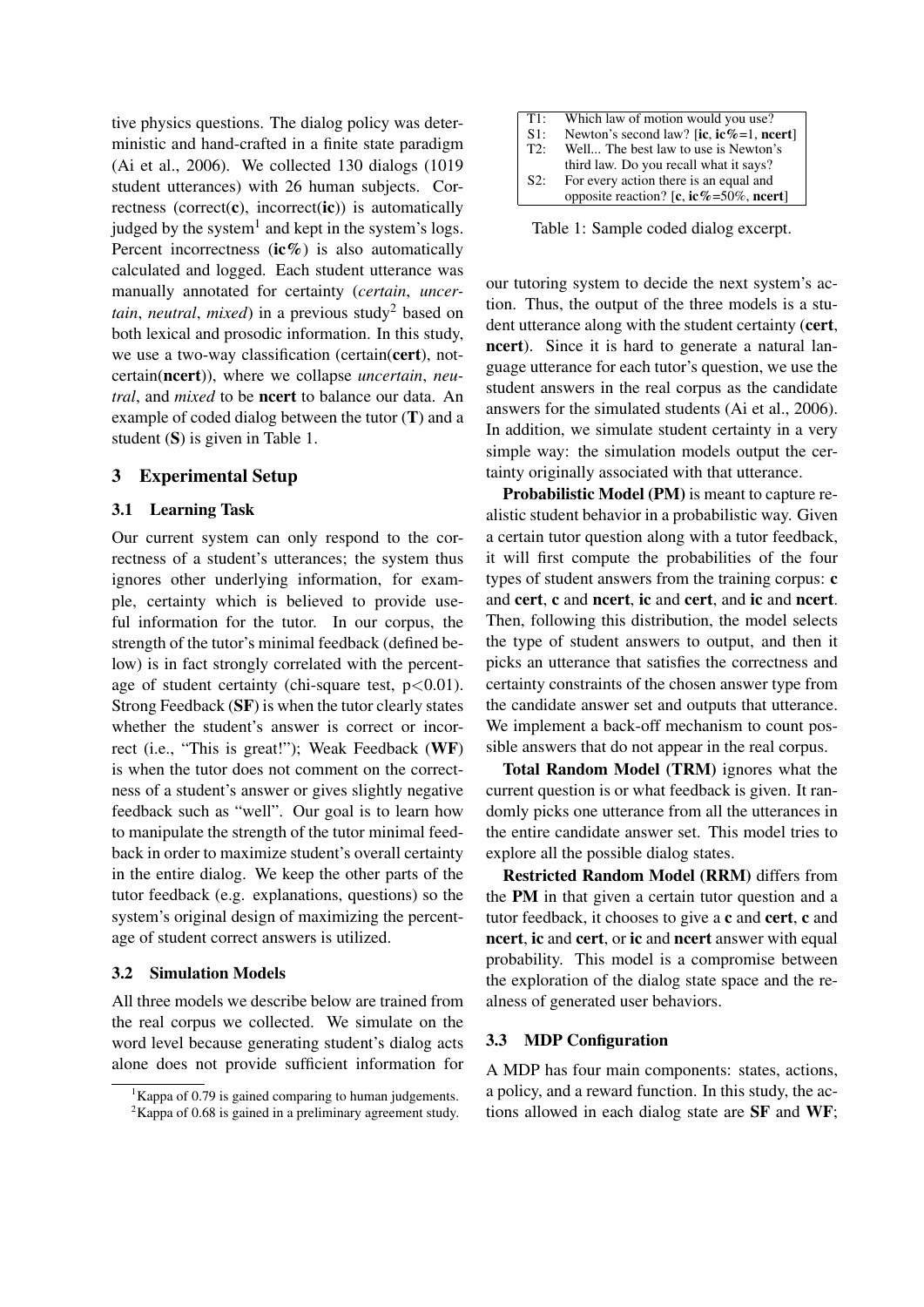the policy we are trying to learn is in every state whether the tutor should give SF and WF in order to maximize the percent certainty in the dialog.

Since different state space representations and reward functions have a strong impact on the MDP policy learning, we investigate different configurations to avoid possible bias introduced by certain configurations. We use two state space representations: SSR1 uses the correctness of current student turn and percent incorrectness so far; and SSR2 adds in the certainty of the current student turn on top of SSR1. Two reward functions are investigated: in RF1, we assign +100 to every dialog that has a percent certainty higher than the median from the training corpus, and -100 to every dialog that has a percent certainty below the median; in RF2, we assign different rewards to every different dialog by multiplying the percent certainty in that dialog with 100. Other MDP parameter settings are the same as described in (Tetreault et al., 2006).

# 3.4 Methodology

We first let the three simulation models interact with the original system to generate different training corpora. Then, we learn three MDP policies in a fixed configuration from the three training corpora separately. For each configuration, we run the simulation models until we get enough training data such that the learned policies on that corpus do not change anymore (40,000 dialogs are generated by each model). After that, the learned new policies are implemented into the original system respectively  $3$ . Finally, we use our most realistic model, the PM, to interact with each new system 500 times to evaluate the new systems' performances. We use two evaluation measures. EM1 is the number of dialogs that would be assigned +100 using the old median split. EM2 is the average of percent certainty in every single dialog from the newly generated corpus. A policy is considered better if it can improve the percentage of certainty more than other policies, or has more dialogs that will be assigned +100. The baseline for EM1 is 250, since half of the 500 dialogs would be assigned +100 using the old median split. The baseline for EM2 is 35.21%, which is obtained by calculating the percent certainty in the corpus generated by the 40,000 interactions between the PM and the original system.

## 4 Results and Discussion

Table 2 summarizes our results. There are two columns under each "state representation+reward function" configuration, presenting the results using the two evaluation approaches. EM1 measures exactly what RF1 tries to optimize; while EM2 measures exactly what RF2 tries to optimize. However, we show the results evaluated by both EM1 and EM2 for all configurations since the two evaluation measures have their own practical values and can be deployed under different design requirements. All results that significantly<sup>4</sup> outperform the corresponding baselines are marked with ∗.

When evaluating using **EM1**, the **RRM** significantly $4$  outperforms the other two models in all configurations (in bold in Table 2). Also, the PM performs better (but not statistically significantly) than the TRM. When evaluating on EM2, the RRM significantly<sup>4</sup> outperforms the other two when using SSR1 and RF1 (in bold in Table 2). In all other configurations, the three models do not differ significantly. It is not surprising that the RRM outperforms the PM in most of the cases even when we test on the PM. (Schatzmann et al., 2005) also observe that a good model can still perform well when tested on a poor model.

We suspect that the performance of the PM is harmed by the data sparsity issue in the real corpus that we trained the model on. Consider the case of SSR1: 25.8% of the potentially possible dialog states do not exist in the real corpus. Although we implement a back-off mechanism, the PM will still have much less chance to transition to the states that are not observed in the real corpus. Thus, when we learn the MDP policy from the corpus generated by this model, the actions to take in these less-likely states are not fully learned. In contrast, the RRM transitions from one state to each of the next possible states with equal probability, which compensates for the data sparsity problem. We further examine the results obtained using SSR1 and RF1 and evaluated

<sup>&</sup>lt;sup>3</sup>For example, the policy learned from the training corpus generated by the RRM with SSR1 and RF1 is: give SF when the current student answer is **ic** and  $i\textbf{c}\% > 50\%$ , otherwise give WF.

<sup>&</sup>lt;sup>4</sup>Using 2-sided t-test with Bonferroni correction,  $p < 0.05$ .